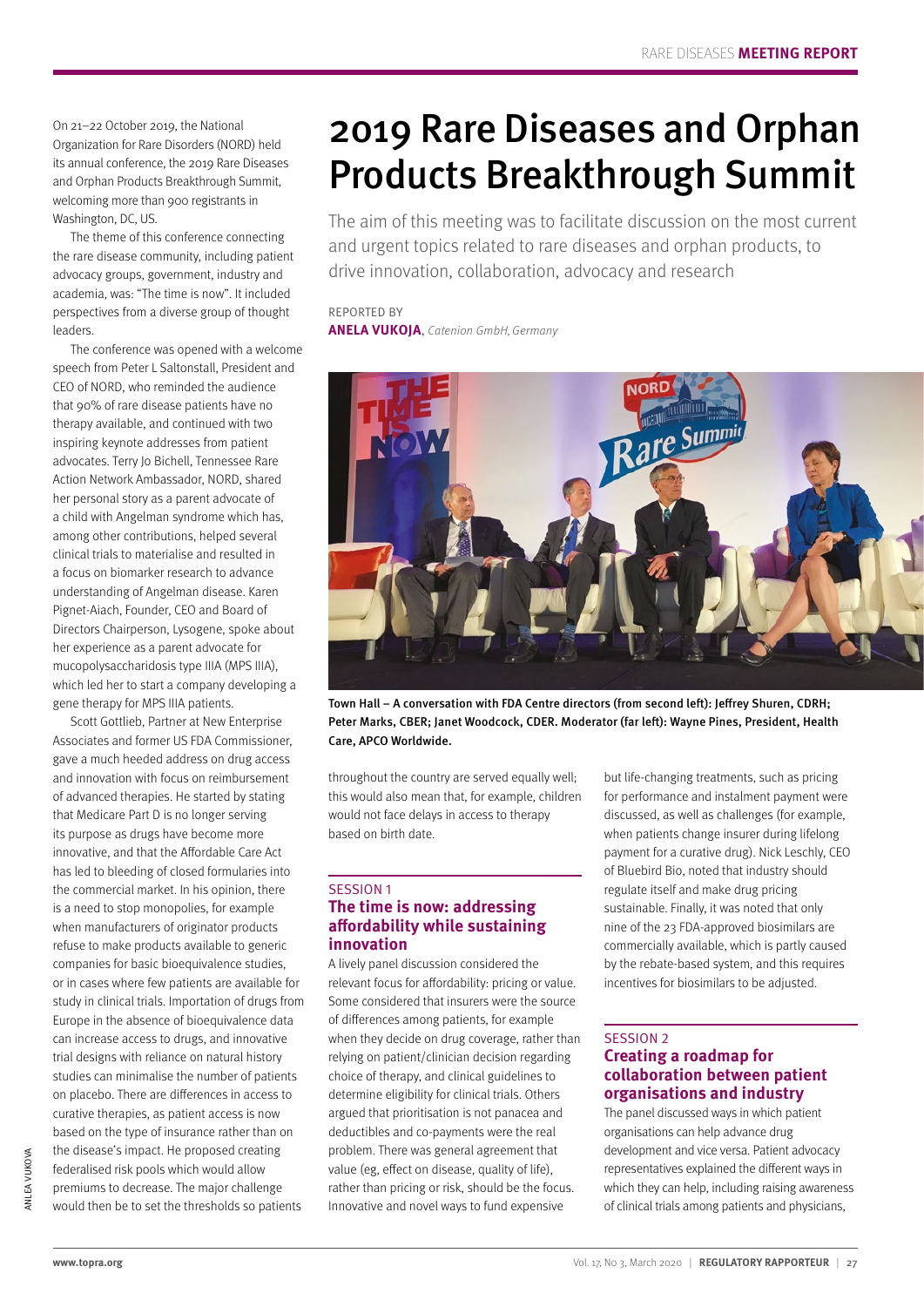thus accelerating recruitment, educating patients, and providing access to key opinion leaders for scientific advisory boards. These organisations have repeatedly stressed that relationships with industry should be established early before there is a need for input (eg, when treatment-naive patients become hard to find). Two examples of such a mutually beneficial relationship were shared: (1) big pharma collaborated on a development of a drug primarily for Ashkenazi Jews and the company subsequently developed a kosher drug, and (2) a company helped to raise awareness of a patient organisation via a meeting with the FDA for the three parties to address a major point. Finally, the panellists considered that neither clinical trial design nor defining clinical endpoints are jobs for a patient organisation. However, the FDA and industry should be led by the question: "Does the patient feel or function better, or survive longer?".

#### BREAKOUT SESSION ON GENE THERAPY **Overcoming challenges for both patients and manufacturers**

The panel discussed the main challenges for manufacturers, including manufacturing of the vector, which is the limiting factor for such therapies. The Alliance for Regenerative Medicine is pushing for regulatory standardisation in the field of gene therapies. Natural history studies are necessary as a baseline for gene therapy medicinal products, which is why patient groups are investing in collecting this information. Parent advocates discussed why families should be included in early clinical trial planning, as they might need to travel significant distances for treatment or follow-up, which results in a huge financial, emotional and psychological burden.

#### TOWN HALL **A conversation with FDA Centre directors**

The panellists agreed that artificial intelligence and machine learning are important topics at the FDA. Another increasingly important topic for rare diseases is the use of Bayesian statistics to tackle the challenges of small population sizes, patient heterogeneity and lack of natural history studies that make the design of clinical trials difficult. The size of the population is a challenging one for device developers in the rare disease space, as prices are lower than for drugs and there is no exclusivity.

Janet Woodcock, Director, Center for Drug Evaluation and Research (CDER), FDA, noted the CDER's major goals for 2020:



Ned Sharpless, Acting FDA Commissioner in October 2019.

## **The goal for real world evidence in rare diseases is randomising patients, which would decrease costs and speed up development**

reorganisation and computer modernisation, individualised programmes requiring new policies and a centre of excellence dedicated to rare diseases. Similarly, Peter Marks (Director, Center for Biologics Evaluation and Research [CBER], FDA) sees collaboration with CDER on small populations, a personalised approach to treatment, and working with the National Institutes for Health (NIH) and patient organisations to make products available for patients as major goals for 2020. Furthermore, he mentioned that manufacturing, rather than cost of clinical development (due to higher probability of success), was the main obstacle for advanced therapies. New manufacturing sites to produce gene therapy vectors are needed to address the current lack of manufacturing and development experience that currently slows down development. Essentially, efficient processes will make treatment of patient populations that are too small to be commercially feasible. The FDA has broadened its outreach and education for patients with regard to biologics and biosimilars.

Goals for the Center for Devices and Radiological Health (CDRH) in 2020 include integrated, specialised and more patientcentric teams for particular technologies, as well as real world evidence (RWE), use of more robust statistical methods and a more collaborative approach (eg, ophthalmologic visualisation and RWE). The panellists agreed that, as a tool, RWE can work well for safety, but its accuracy needs to be improved for efficacy. The goal for RWE in rare diseases is randomising patients, which would decrease costs and speed up development. The need for ongoing collaboration of patient groups with the FDA was advised by panellists, and it was recognised that the FDA values understanding the burden of disease and therapy, along with quality of life for patients. In addition, leveraging patient-scientists was advised to help the FDA to understand the disease. Finally, the panel shared a wish for regulatory independence to stop the need to consult with Congress every time there is a new therapy.

#### SESSION 3 **Acting Commissioner keynote speech**

Norman Edward "Ned" Sharpless, the now former, Acting FDA Commissioner, emphasised that the FDA supports orphan drugs and patients and seeks patient input on many aspects, including on trial endpoints. It also makes best use of big data, releases guidance relevant for or focused on rare diseases, and supports devices for rare diseases. Moreover, the FDA has approved research grants and RWE programmes and there is a rare disease accelerator programme.

#### SESSION 4 **Keynote from Alex Azar, Secretary of Health and Human Services**

Alex Azar (Secretary of Health and Human Services) noted that: "Effective treatments are often hard to come by, requiring years